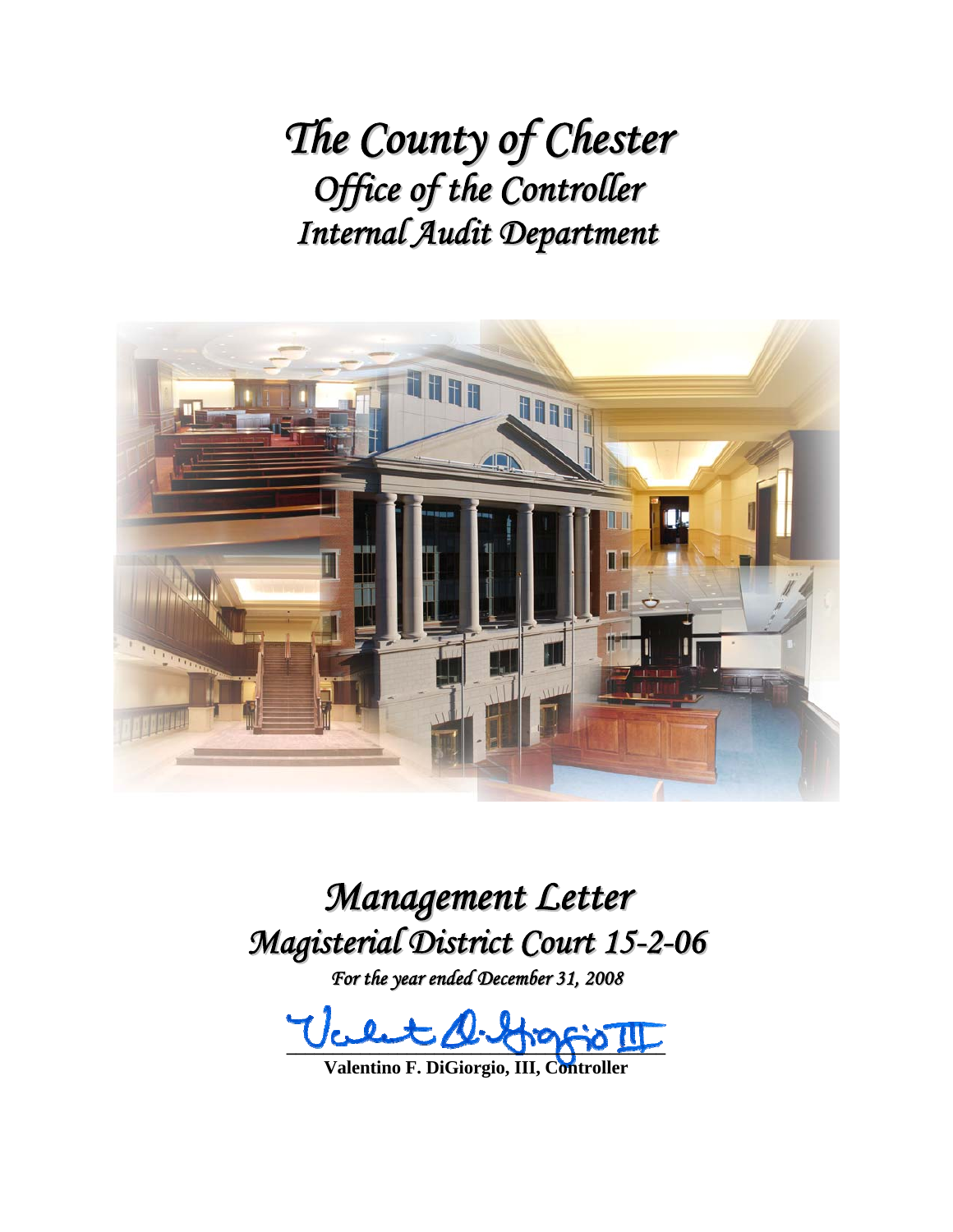### **To: Magisterial District Judge Rita Arnold**

### *Introduction*

On January 15, 2010, Internal Audit completed an audit of Magisterial District Court 15-2-06 (*District Court*). Carissa M. Petrelia was the auditor-in-charge. Internal Audit is required by the Pennsylvania County Code to review district courts annually to ensure compliance with policies and procedures mandated by the Administrative Office of Pennsylvania Courts and/or District Justice Administration and to assess their overall internal control structure. The scope of our audit included a review of the following:

- Cash and Petty Cash
- Undisbursed Funds
- Cash Receipts
- Manual Receipts
- Cash Disbursements
- Voided Transactions
- Overall Compliance.

We conducted our audit in accordance with generally accepted auditing standards and standards applicable to financial audits contained in Government Auditing Standards published by the Comptroller of the United States. We have also issued our Independent Auditor's Report on Compliance and Internal Control over Financial Reporting concurrent with this Management Letter. Disclosures and other information in that Report (also dated January 15, 2010) should be considered in conjunction with this Management Letter.

#### *Executive Summary*

The management and staff of the *District Court* are, in all material respects, in compliance with policies and procedures set forth by the Administrative Office of Pennsylvania Courts and directives imposed by District Justice Administration. We noted no significant deficiencies or material weaknesses in the overall internal control structure. Minor findings involving internal control and compliance are included within this Management Letter.

We would like to thank the management and staff of the *District Court* for their cooperation and assistance during the course of this audit. We have provided herein a copy of our "Audit Findings" and "Recommendations" for your review and comment.

Please feel free to contact our office at (610) 344-6064 should you have any questions or concerns.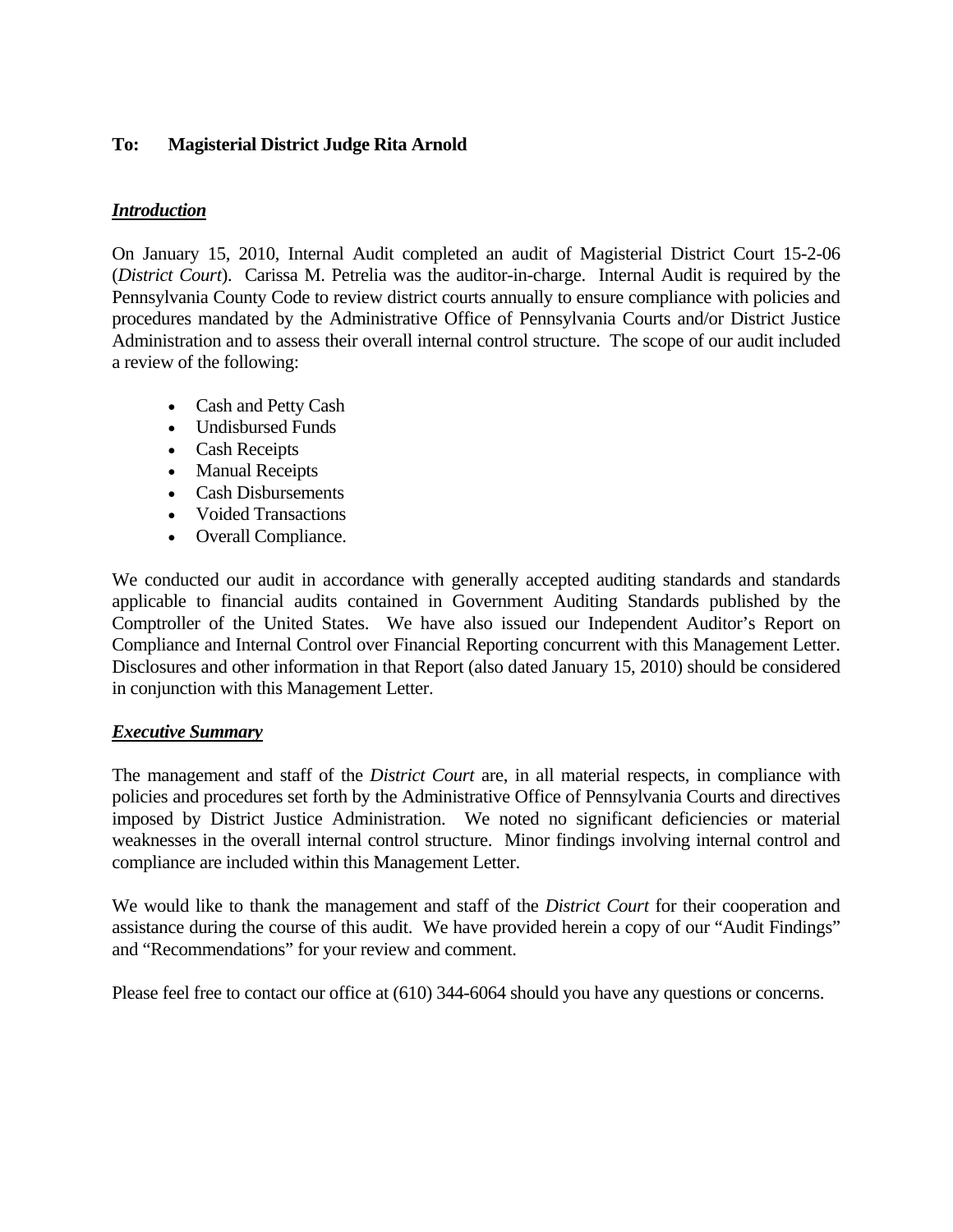### **COUNTY OF CHESTER**

## **MAGISTERIAL DISTRICT COURT 15-2-06**

# **FINDINGS AND RECOMMENDATIONS**

# **FOR THE YEAR ENDED DECEMBER 31, 2008**

## **I. INTERNAL CONTROL FINDINGS AND RECOMMENDATIONS**

### RECORDING / RECONCILIATION

#### Finding 1: Cash

Internal Audit noted that in 2 instances, the District Court did not to follow up with the bank when the bank failed to disburse IOTA interest to the State. The bank needs to send the State a total of \$4.25 (\$3.84 interest earned in November and \$.41 interest earned in December).

#### Recommendation

Internal Audit recommends that the *District Court* contact the bank and request that they send the State a total of \$4.25 of interest. When the bank transfers the \$4.25 of interest to the State the District Court will then do a debit IOTA.

#### *Auditee Response*

*The new Office Manager was in training with Court Administration. This was over looked by both parties and is now in the process of being corrected.* 

### **II. COMPLIANCE WITH POLICIES AND PROCEDURES**

In order to test compliance with all applicable policies and procedures, Internal Audit selected a statistical sample of 25 case files out of a total population of 9,217 case files created in 2008. In addition, we performed other related tests of cash receipts, cash disbursements, manual receipts, undisbursed funds, and voided transactions. Sample sizes for the tested areas were determined through a risk assessment analysis based on the results of the *District Court's* prior year audit and current year case load. We believe the results of our tests are representative of the entire population on the basis of accepted audit sampling principles.

#### Finding 1: Undisbursed Funds

Internal Audit noted that in 2 instances funds were put into collateral but were not applied in a timely manner after adjudication.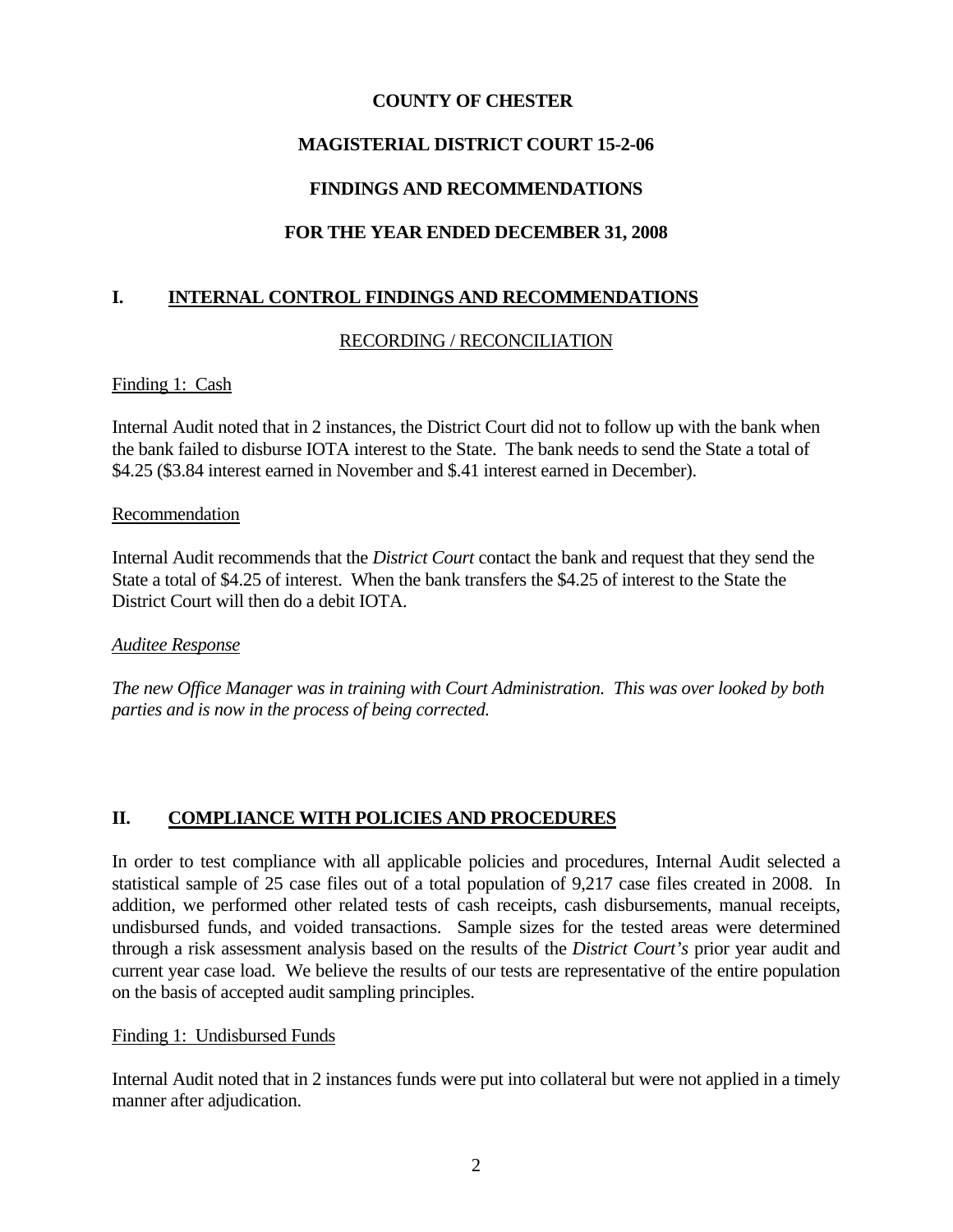## **COUNTY OF CHESTER**

# **MAGISTERIAL DISTRICT COURT 15-2-06**

## **FINDINGS AND RECOMMENDATIONS**

# **FOR THE YEAR ENDED DECEMBER 31, 2008**

# **II. COMPLIANCE WITH POLICIES AND PROCEDURES**

Finding 1: Undisbursed Funds *(continued)*

#### Recommendation

Internal Audit recommends that the *District Court* review items on the undisbursed funds report monthly so that monies may be applied in a timely manner.

### *Auditee Response*

*District Court management concurs with the findings and recommendation.* 

Finding 2: Voided Disbursements

Internal Audit noted that stale-dated checks are not being voided/ escheated in a timely manner.

#### Recommendation

Internal Audit recommends that the *District Court* staff adhere to the stale-dated check procedures as outlined in the District Justice Automated Office Clerical Procedures Manual.

#### *Auditee Response*

*District Court management concurs with the findings and recommendation.*